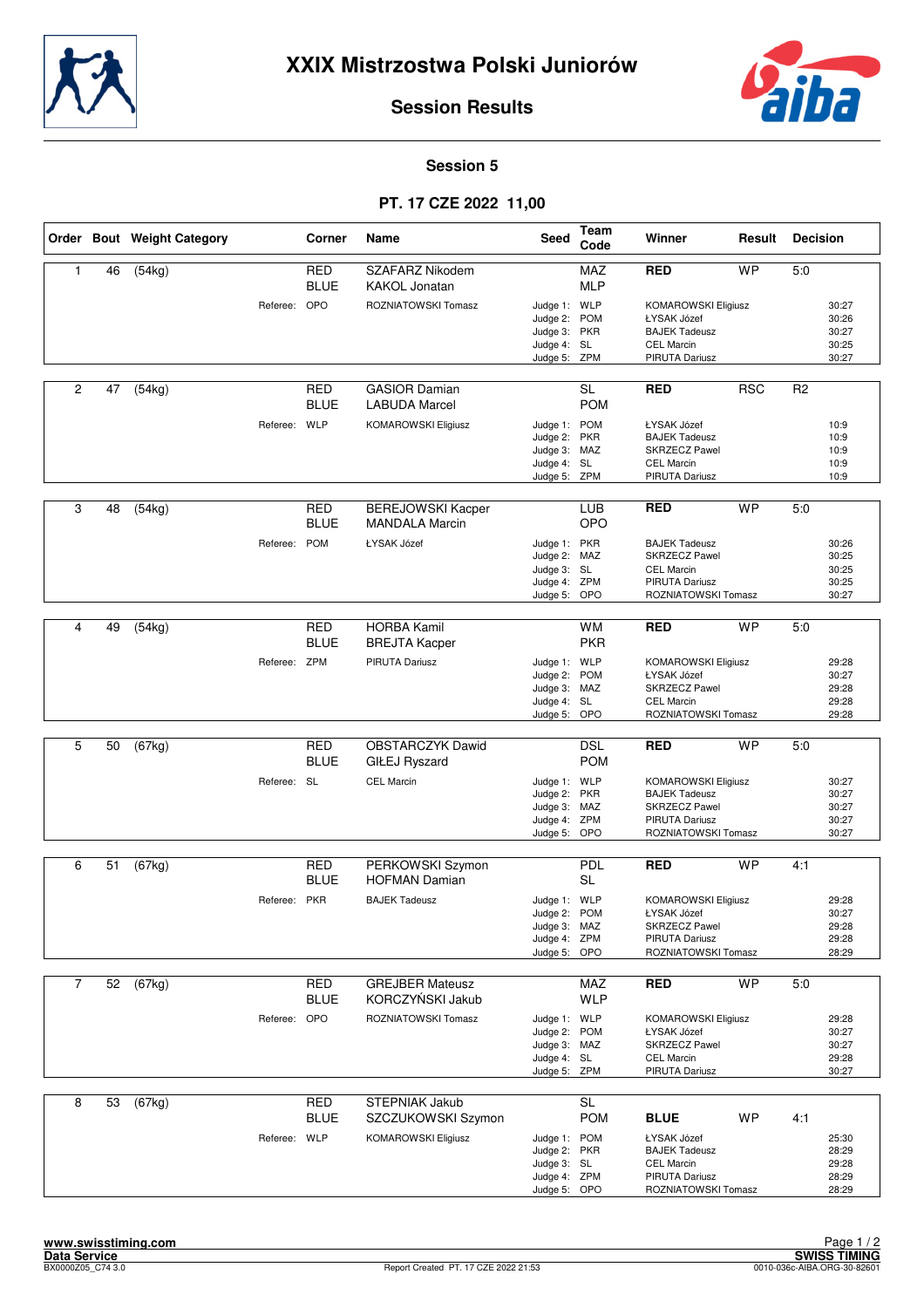



#### **Session 5**

## **PT. 17 CZE 2022 11,00**

|    |    | Order Bout Weight Category |              | Corner                    | Name                                                 | <b>Seed</b>                                                             | Team<br>Code                  | Winner                                                                                                                 | Result    | <b>Decision</b> |                                                 |
|----|----|----------------------------|--------------|---------------------------|------------------------------------------------------|-------------------------------------------------------------------------|-------------------------------|------------------------------------------------------------------------------------------------------------------------|-----------|-----------------|-------------------------------------------------|
| 9  | 54 | (75kg)                     |              | <b>RED</b><br><b>BLUE</b> | <b>KUCHARENKO Ivan</b><br><b>CHMIELOWIEC Mateusz</b> |                                                                         | <b>DSL</b><br><b>ZPM</b>      | <b>RED</b>                                                                                                             | <b>WP</b> | 5.0             |                                                 |
|    |    |                            | Referee:     | MAZ                       | <b>SKRZECZ Pawel</b>                                 | Judge 1:<br>Judge 2: POM<br>Judge 3: PKR<br>Judge 4: SL<br>Judge 5: OPO | WLP                           | <b>KOMAROWSKI Eligiusz</b><br>ŁYSAK Józef<br><b>BAJEK Tadeusz</b><br><b>CEL Marcin</b><br>ROZNIATOWSKI Tomasz          |           |                 | 30:27<br>30:27<br>30:27<br>30:27<br>30:27       |
| 10 | 55 | (75kg)                     |              | <b>RED</b><br><b>BLUE</b> | DŁUGASZEWSKI Dawid<br><b>SAWKA Kacper</b>            |                                                                         | <b>MAZ</b><br><b>PKR</b>      | <b>BLUE</b>                                                                                                            | <b>WO</b> |                 |                                                 |
|    |    |                            | Referee:     | <b>POM</b>                | ŁYSAK Józef                                          | Judge 1: PKR<br>Judge 2: MAZ<br>Judge 3: SL<br>Judge 4:<br>Judge 5: OPO | ZPM                           | <b>BAJEK Tadeusz</b><br><b>SKRZECZ Pawel</b><br><b>CEL Marcin</b><br><b>PIRUTA Dariusz</b><br>ROZNIATOWSKI Tomasz      |           |                 |                                                 |
| 11 | 56 | (75kg)                     |              | <b>RED</b><br><b>BLUE</b> | SZCZESNIAK Olaf<br><b>SZPOT Christophe</b>           |                                                                         | <b>MAZ</b><br><b>SL</b>       | <b>RED</b>                                                                                                             | <b>WP</b> | 5:0             |                                                 |
|    |    |                            | Referee: ZPM |                           | PIRUTA Dariusz                                       | Judge 1: WLP<br>Judge 2: PKR<br>Judge 3:<br>Judge 4: SL<br>Judge 5: OPO | MAZ                           | <b>KOMAROWSKI Eligiusz</b><br><b>BAJEK Tadeusz</b><br><b>SKRZECZ Pawel</b><br><b>CEL Marcin</b><br>ROZNIATOWSKI Tomasz |           |                 | 30:27<br>30:27<br>30:27<br>30:27<br>30:27       |
|    |    |                            |              |                           |                                                      |                                                                         |                               |                                                                                                                        |           |                 |                                                 |
| 12 | 57 | (75kg)                     |              | <b>RED</b><br><b>BLUE</b> | <b>GODEK Nikodem</b><br>PAŃKO Aleks                  |                                                                         | $\overline{SL}$<br><b>PKR</b> | <b>BLUE</b>                                                                                                            | <b>WP</b> | 4:1             |                                                 |
|    |    |                            | Referee:     | MAZ                       | <b>SKRZECZ Pawel</b>                                 | Judge 1:<br>Judge 2: POM<br>Judge 3: PKR<br>Judge 4: SL<br>Judge 5: ZPM | WLP                           | <b>KOMAROWSKI Eligiusz</b><br>ŁYSAK Józef<br><b>BAJEK Tadeusz</b><br><b>CEL Marcin</b><br><b>PIRUTA Dariusz</b>        |           |                 | 28:28 *<br>29:27<br>28:28 *<br>27:29<br>28:28 * |

| <b>LEGEND</b><br>WP | Preferred winner<br>Win on points | Rn | Round number | <b>RSC</b> | Referee Stops Contest | <b>WO</b> | Walkover |            |
|---------------------|-----------------------------------|----|--------------|------------|-----------------------|-----------|----------|------------|
|                     | www.swisstiming.com               |    |              |            |                       |           |          | Page $2/2$ |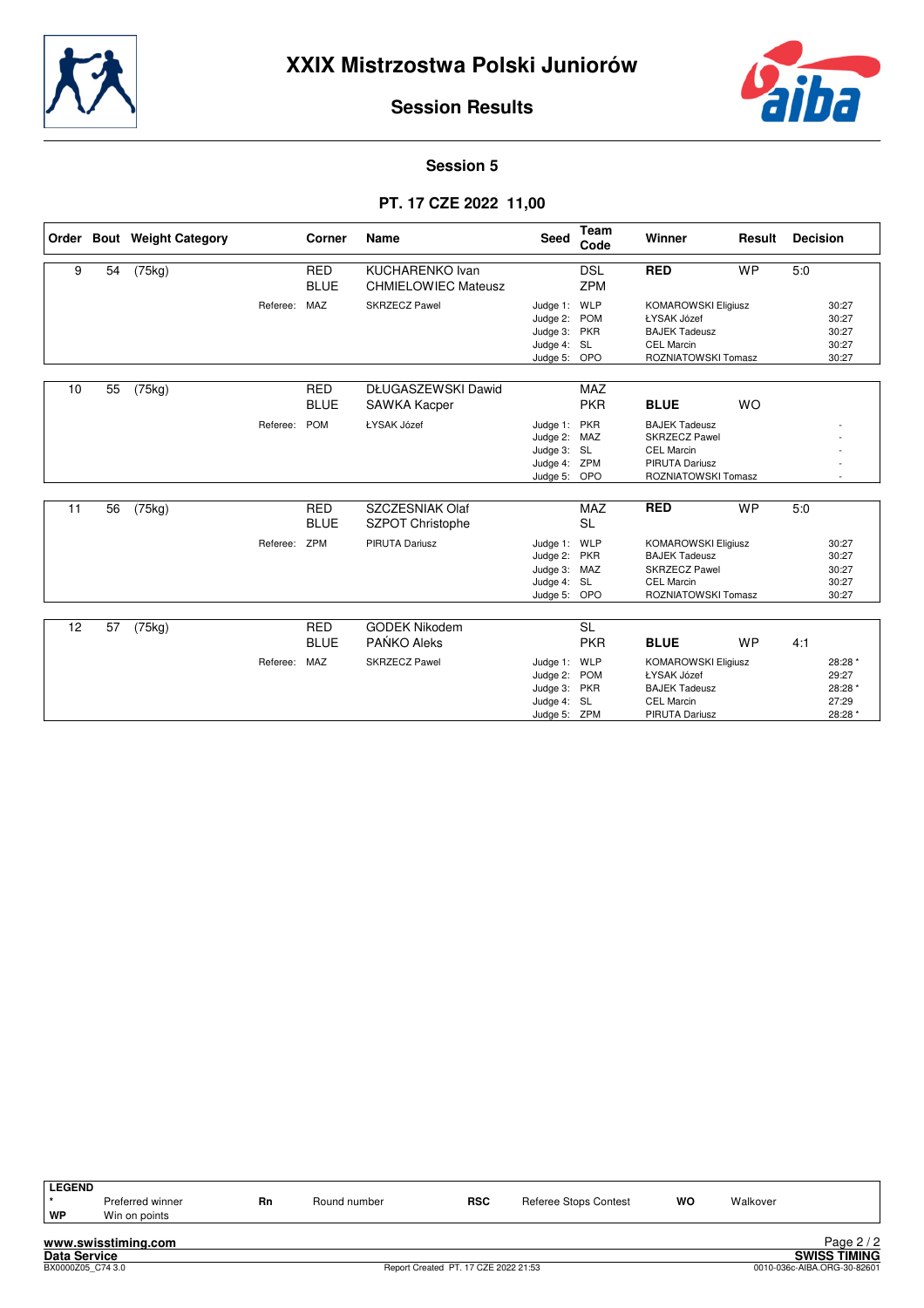



#### **Session 6**

## **PT. 17 CZE 2022 17,00**

|                |    | Order Bout Weight Category |              | Corner                    | Name                                          | <b>Seed</b>                                                                  | Team<br>Code             | Winner                                                                                                            | Result     | <b>Decision</b> |                                           |
|----------------|----|----------------------------|--------------|---------------------------|-----------------------------------------------|------------------------------------------------------------------------------|--------------------------|-------------------------------------------------------------------------------------------------------------------|------------|-----------------|-------------------------------------------|
| 1              | 58 | (60kg)                     |              | RED<br><b>BLUE</b>        | <b>DRUZGA Mike</b><br>CHACHAJ Kacper          |                                                                              | <b>DSL</b><br>LUB        | <b>RED</b>                                                                                                        | <b>WP</b>  | 5:0             |                                           |
|                |    |                            | Referee: PKR |                           | <b>BAJEK Tadeusz</b>                          | Judge 1: WLP<br>Judge 2: POM<br>Judge 3: MAZ<br>Judge 4: SL<br>Judge 5: ZPM  |                          | <b>KOMAROWSKI Eligiusz</b><br>ŁYSAK Józef<br><b>SKRZECZ Pawel</b><br><b>CEL Marcin</b><br>PIRUTA Dariusz          |            |                 | 30:27<br>30:26<br>30:27<br>30:26<br>30:26 |
| $\overline{c}$ | 59 | (60kg)                     |              | RED<br><b>BLUE</b>        | PROKSA Artur<br><b>KUBARSKI Mateusz</b>       |                                                                              | <b>MAZ</b><br><b>SL</b>  | <b>RED</b>                                                                                                        | <b>WO</b>  |                 |                                           |
|                |    |                            | Referee: OPO |                           | ROZNIATOWSKI Tomasz                           | Judge 1: WLP<br>Judge 2: POM<br>Judge 3: PKR<br>Judge 4: MAZ<br>Judge 5: SL  |                          | <b>KOMAROWSKI Eligiusz</b><br>ŁYSAK Józef<br><b>BAJEK Tadeusz</b><br><b>SKRZECZ Pawel</b><br><b>CEL Marcin</b>    |            |                 |                                           |
| 3              | 60 | (60kg)                     |              | <b>RED</b><br><b>BLUE</b> | OSIPOWSKI Wiktor<br>KONCZALSKI Oskar          |                                                                              | <b>ZPM</b><br><b>KPM</b> | <b>RED</b>                                                                                                        | <b>WP</b>  | 5:0             |                                           |
|                |    |                            | Referee: SL  |                           | <b>CEL Marcin</b>                             | Judge 1: WLP<br>Judge 2: POM<br>Judge 3: PKR<br>Judge 4: MAZ<br>Judge 5: OPO |                          | <b>KOMAROWSKI Eligiusz</b><br>ŁYSAK Józef<br><b>BAJEK Tadeusz</b><br><b>SKRZECZ Pawel</b><br>ROZNIATOWSKI Tomasz  |            |                 | 30:27<br>30:27<br>30:27<br>29:28<br>29:28 |
| 4              | 61 | (60kg)                     |              | <b>RED</b>                | <b>THEN Nikodem</b>                           |                                                                              | SL                       |                                                                                                                   |            |                 |                                           |
|                |    |                            |              | <b>BLUE</b>               | <b>JEDREJ Dominik</b>                         |                                                                              | <b>WM</b>                | <b>BLUE</b>                                                                                                       | <b>WP</b>  | 5:0             |                                           |
|                |    |                            | Referee: WLP |                           | KOMAROWSKI Eligiusz                           | Judge 1: POM<br>Judge 2: PKR<br>Judge 3: MAZ<br>Judge 4: ZPM<br>Judge 5: OPO |                          | ŁYSAK Józef<br><b>BAJEK Tadeusz</b><br><b>SKRZECZ Pawel</b><br>PIRUTA Dariusz<br>ROZNIATOWSKI Tomasz              |            |                 | 28:29<br>27:30<br>27:30<br>28:29<br>28:29 |
|                |    |                            |              |                           |                                               |                                                                              |                          |                                                                                                                   |            |                 |                                           |
| 5              | 62 | (86kg)                     |              | <b>RED</b><br><b>BLUE</b> | BRZEZIŃSKI Mikolaj<br><b>KURDZIEL Dawid</b>   |                                                                              | <b>POM</b><br><b>MLP</b> | <b>RED</b>                                                                                                        | <b>WP</b>  | 4:1             |                                           |
|                |    |                            | Referee: MAZ |                           | <b>SKRZECZ Pawel</b>                          | Judge 1: WLP<br>Judge 2: PKR<br>Judge 3: SL<br>Judge 4: ZPM<br>Judge 5: OPO  |                          | <b>KOMAROWSKI Eligiusz</b><br><b>BAJEK Tadeusz</b><br><b>CEL Marcin</b><br>PIRUTA Dariusz<br>ROZNIATOWSKI Tomasz  |            |                 | 30:27<br>30:27<br>29:28<br>30:27<br>28:29 |
| 6              | 63 | (86kg)                     |              | RED<br><b>BLUE</b>        | STACHOROWSKI Olaf<br><b>DREWEK Mateusz</b>    |                                                                              | MAZ<br><b>POM</b>        | <b>RED</b>                                                                                                        | <b>WP</b>  | 3:1             |                                           |
|                |    |                            | Referee: SL  |                           | <b>CEL Marcin</b>                             | Judge 1: POM<br>Judge 2: PKR<br>Judge 3: MAZ<br>Judge 4: ZPM<br>Judge 5: OPO |                          | ŁYSAK Józef<br><b>BAJEK Tadeusz</b><br><b>SKRZECZ Pawel</b><br>PIRUTA Dariusz<br>ROZNIATOWSKI Tomasz              |            |                 | 27:30<br>28:28<br>29:28<br>29:28<br>29:28 |
| $\overline{7}$ | 64 | (86kg)                     |              | <b>RED</b>                | <b>OCHNICKI Jakub</b>                         |                                                                              | <b>KPM</b>               |                                                                                                                   |            |                 |                                           |
|                |    |                            |              | <b>BLUE</b>               | SZMAJDA Oliwier                               |                                                                              | <b>WLP</b>               | <b>BLUE</b>                                                                                                       | WP         | 5:0             |                                           |
|                |    |                            | Referee: POM |                           | ŁYSAK Józef                                   | Judge 1: PKR<br>Judge 2: MAZ<br>Judge 3: SL<br>Judge 4: ZPM<br>Judge 5: OPO  |                          | <b>BAJEK Tadeusz</b><br><b>SKRZECZ Pawel</b><br><b>CEL Marcin</b><br><b>PIRUTA Dariusz</b><br>ROZNIATOWSKI Tomasz |            |                 | 27:30<br>27:30<br>27:30<br>27:30<br>27:30 |
| 8              | 65 | (86kg)                     |              | <b>RED</b><br><b>BLUE</b> | <b>MAZUREK Mikolaj</b><br><b>SKIBA Wiktor</b> |                                                                              | <b>LUB</b><br>SWI        | <b>BLUE</b>                                                                                                       | <b>RSC</b> | R3              |                                           |
|                |    |                            | Referee: ZPM |                           | PIRUTA Dariusz                                | Judge 1: WLP<br>Judge 2: POM<br>Judge 3: PKR<br>Judge 4: SL<br>Judge 5: OPO  |                          | <b>KOMAROWSKI Eligiusz</b><br>ŁYSAK Józef<br><b>BAJEK Tadeusz</b><br><b>CEL Marcin</b><br>ROZNIATOWSKI Tomasz     |            |                 | 19:19<br>19:19<br>19:19<br>18:20<br>20:18 |